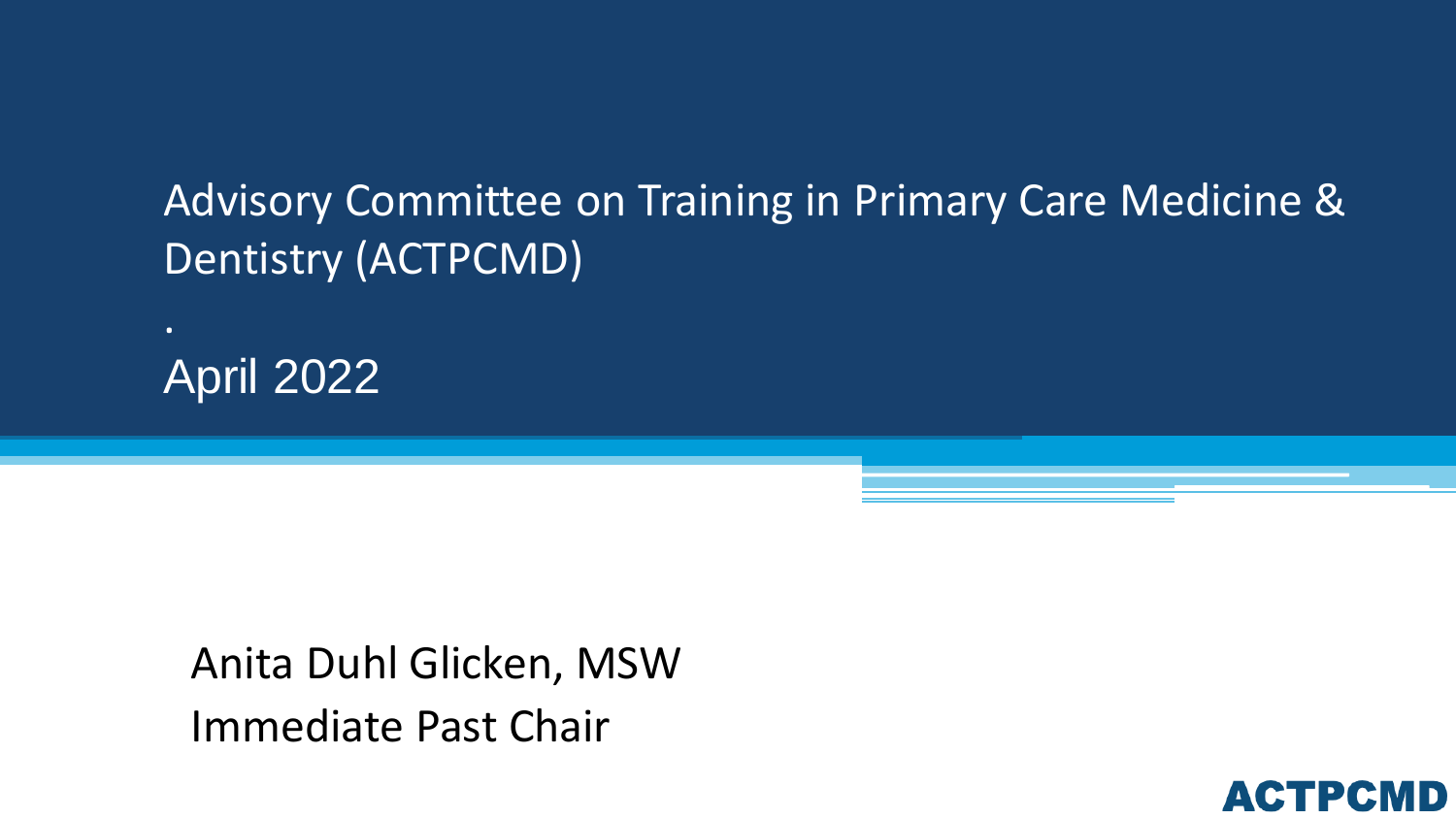## **Agenda**

- ▶ Background Info / Structure of ACTPCMD
- $\triangleright$  Past Reports
- Working Reports
- ▶ Indian Health Service Letter



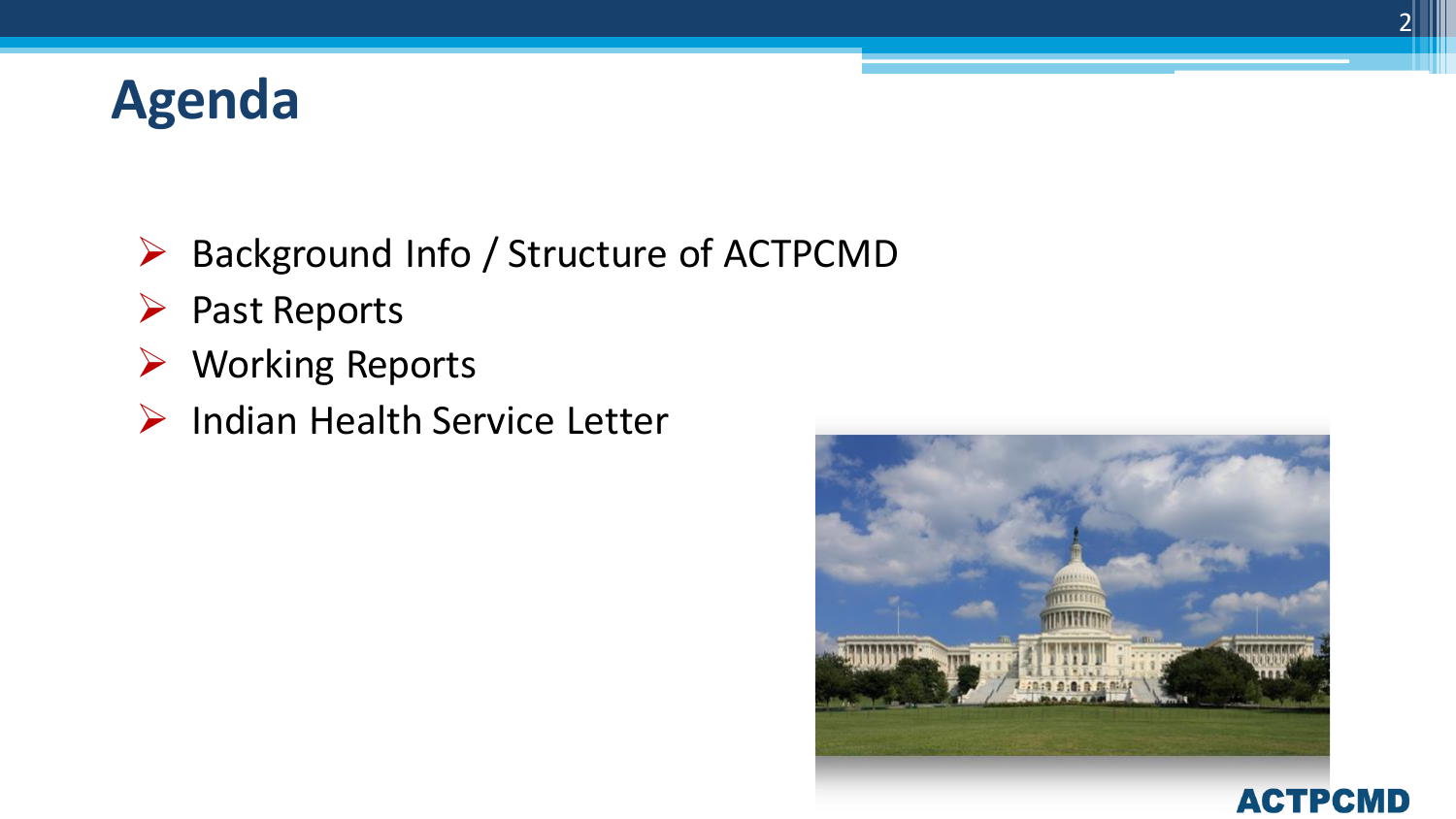#### **ACTPCMD Duties**

- $\triangleright$  Authorized in 1998
- $\triangleright$  Provide advice to the Secretary and Congress (HELP of Senate and E&C of House of Representatives) on policy, program development, and other matters of significance concerning the medicine and dentistry activities authorized under section Title VII, Sections 747 and 748 of the PHS Act
- $\triangleright$  Prepare and submit annual reports
- $\triangleright$  Recommend appropriation levels

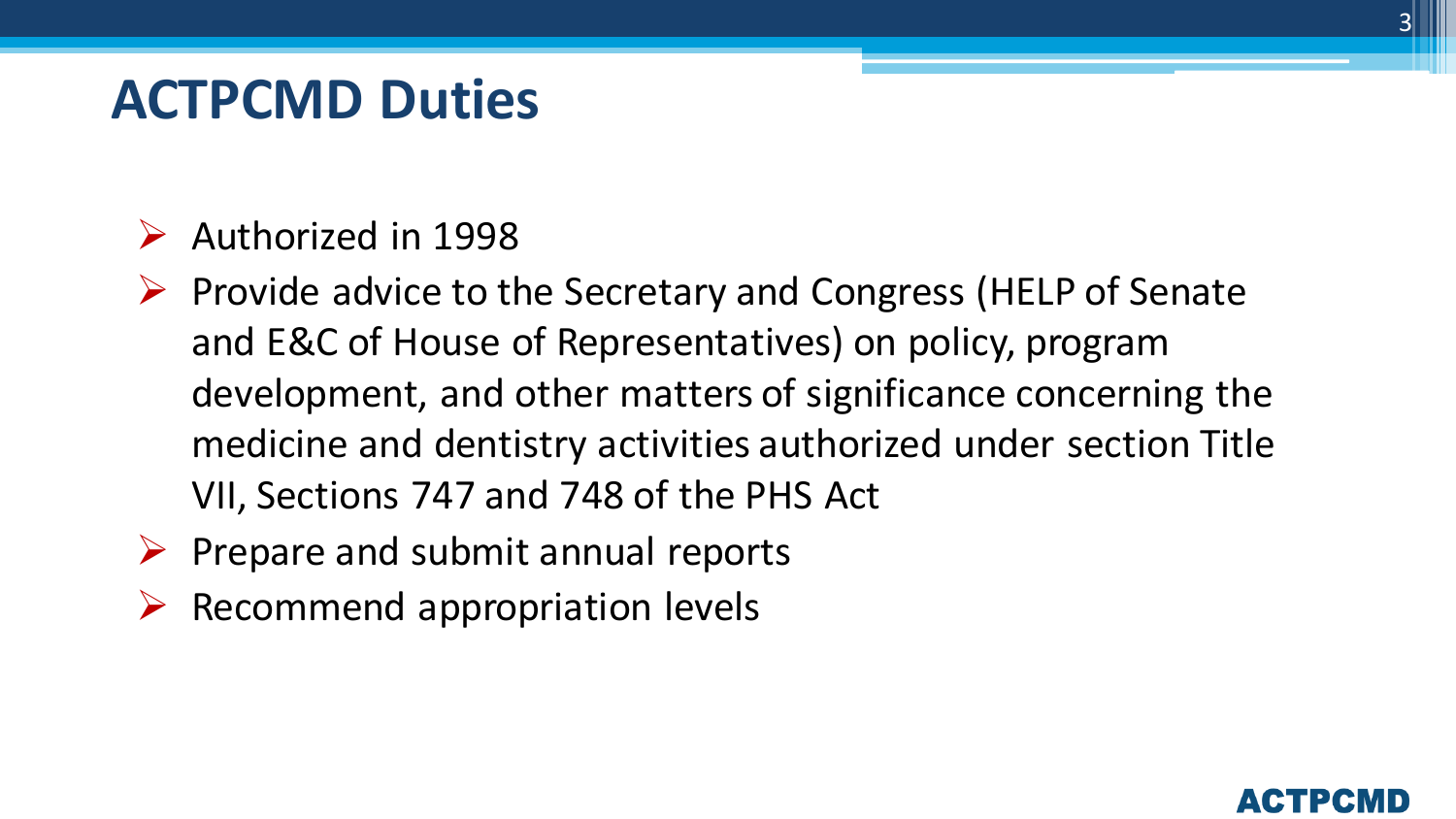## **ACTPCMD Background/ Structure**

#### • **Membership**

- 17 Members appointed by the Secretary
- Three (3) year terms
- Fair and Balanced membership
- Membership representation: Allopathic medicine; osteopathic medicine; family medicine; general internal medicine; general pediatrics; physician assistants; general dentistry; pediatric dentistry; public health dentistry; and dental hygiene

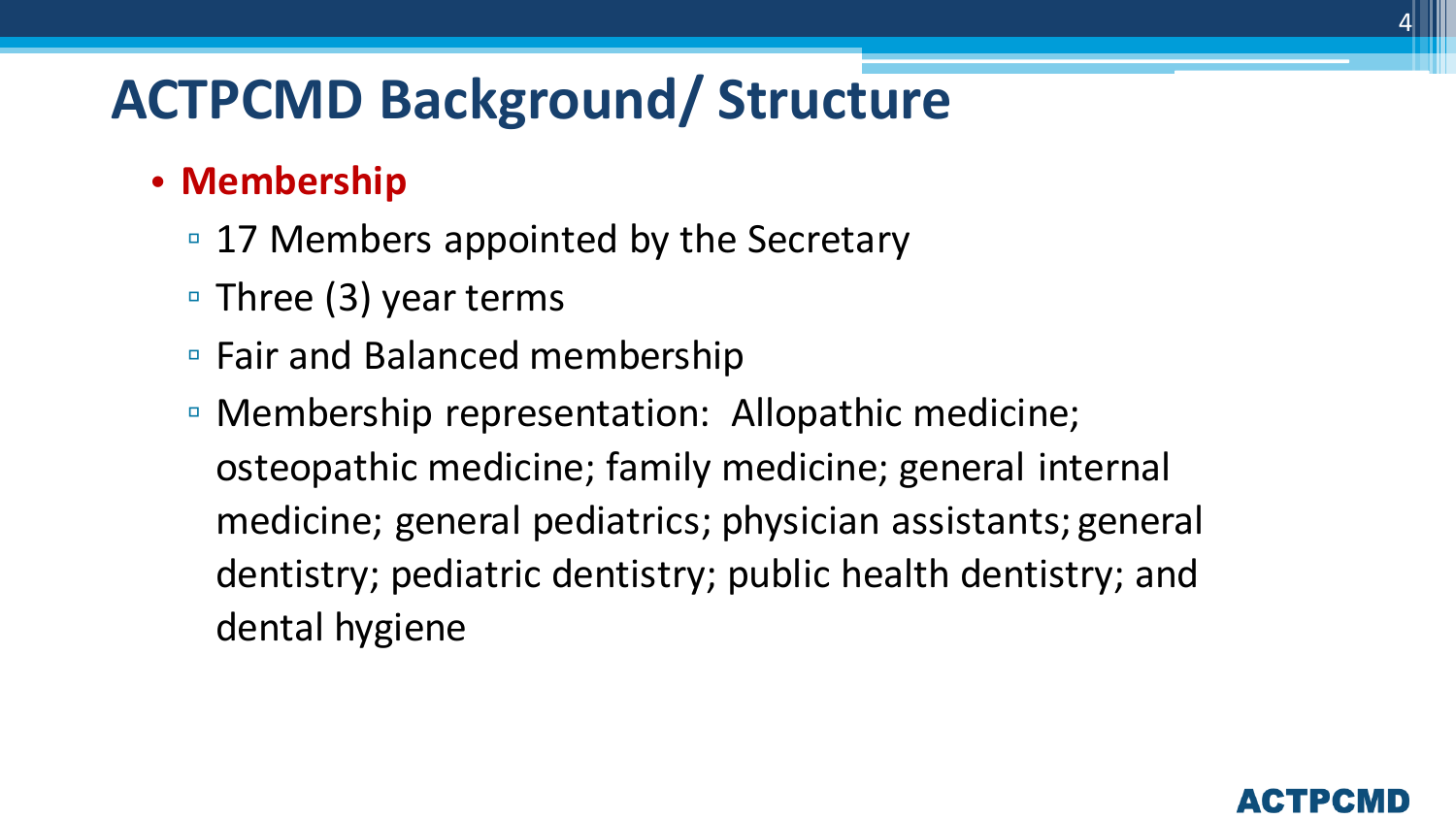## **Title VII Programs**

#### **Section 747 – Medicine (\$48.9M)**

- $\triangleright$  Primary Care Training and Enhancement
- $\triangleright$  Academic Units for Primary Care Training and Enhancement
- $\triangleright$  Primary Care Champions
- $\triangleright$  Behavioral Health and Primary Care
- $\triangleright$  Career Development Awards (FD)
- $\triangleright$  Physician Assistant Program
- $\triangleright$  Residency Training
- $\triangleright$  Community Prevention & Maternal Health
- $\triangleright$  Physician Assistant Rural Training Program

#### **Section 748 - Dentistry (\$26.6M)**

- $\triangleright$  Predoctoral Training in General, Pediatric and Public Health Dentistry and Dental Hygiene
- $\triangleright$  Postdoctoral Training in General, Pediatric and Public Health Dentistry
- $\triangleright$  Dental Faculty Loan Repayment
- $\triangleright$  Career Development Awards (FD)
- $\triangleright$  Primary Care Dental Faculty Development (National Center)

#### АСТРСМ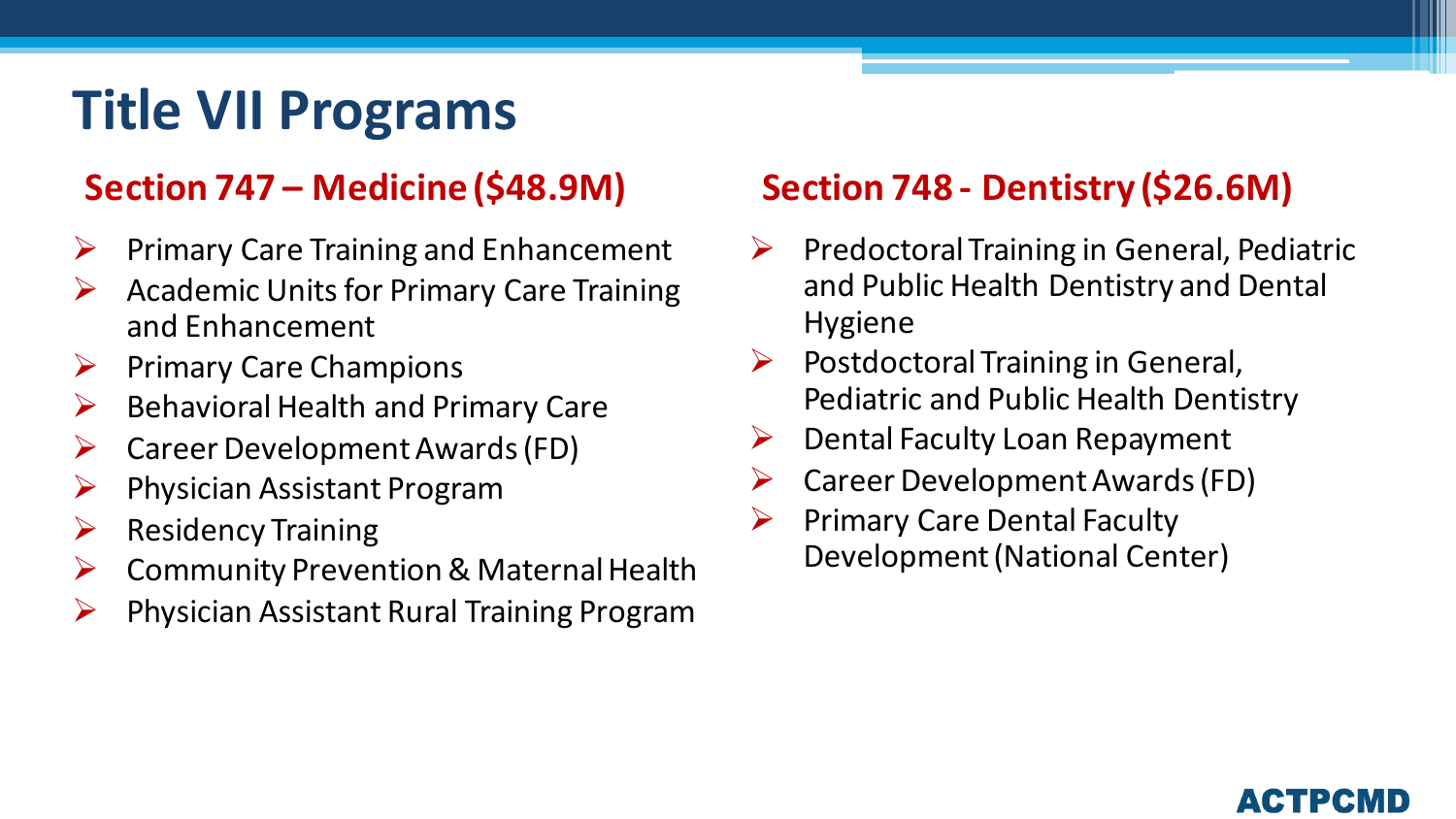## **ACTPCMD Past Reports (2014 – 2021)**

- 18<sup>th</sup> Improving Access to Care in Underserved Rural Communities
- 17<sup>th</sup> Innovations in Primary Care Education and Training
- 16<sup>th</sup> Primary Care and Oral Health Education in Rural and Underserved Populations
- 15<sup>th</sup> Improving Well-Being of Primary Care Trainees, Faculty and **Clinicians**
- $14<sup>th</sup>$  Integrated Care 21<sup>st</sup> Century Training Needs
- 13<sup>th</sup> Addressing Social Determinants of Health
- 12<sup>th</sup> Health Literacy and Patient Engagement
- 11<sup>th</sup> Training in Community Settings – Building and Learning in Integrated Care Systems

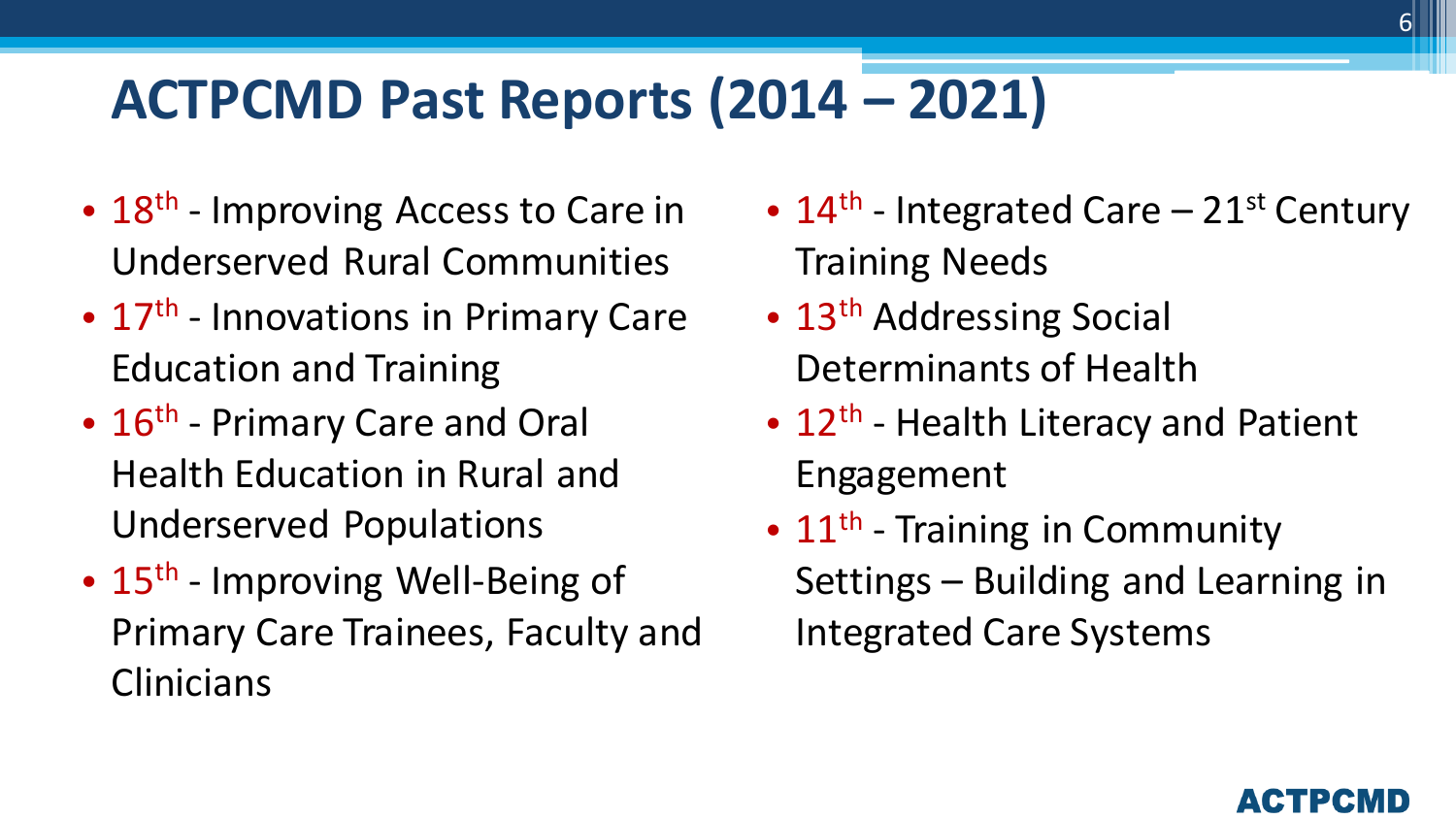• Prioritize funding for training medical and dental trainees on the treatment and care of patients with Special Health Care Needs, including those with Intellectual and Developmental Disabilities

7

- Health Equity
- Workforce Diversity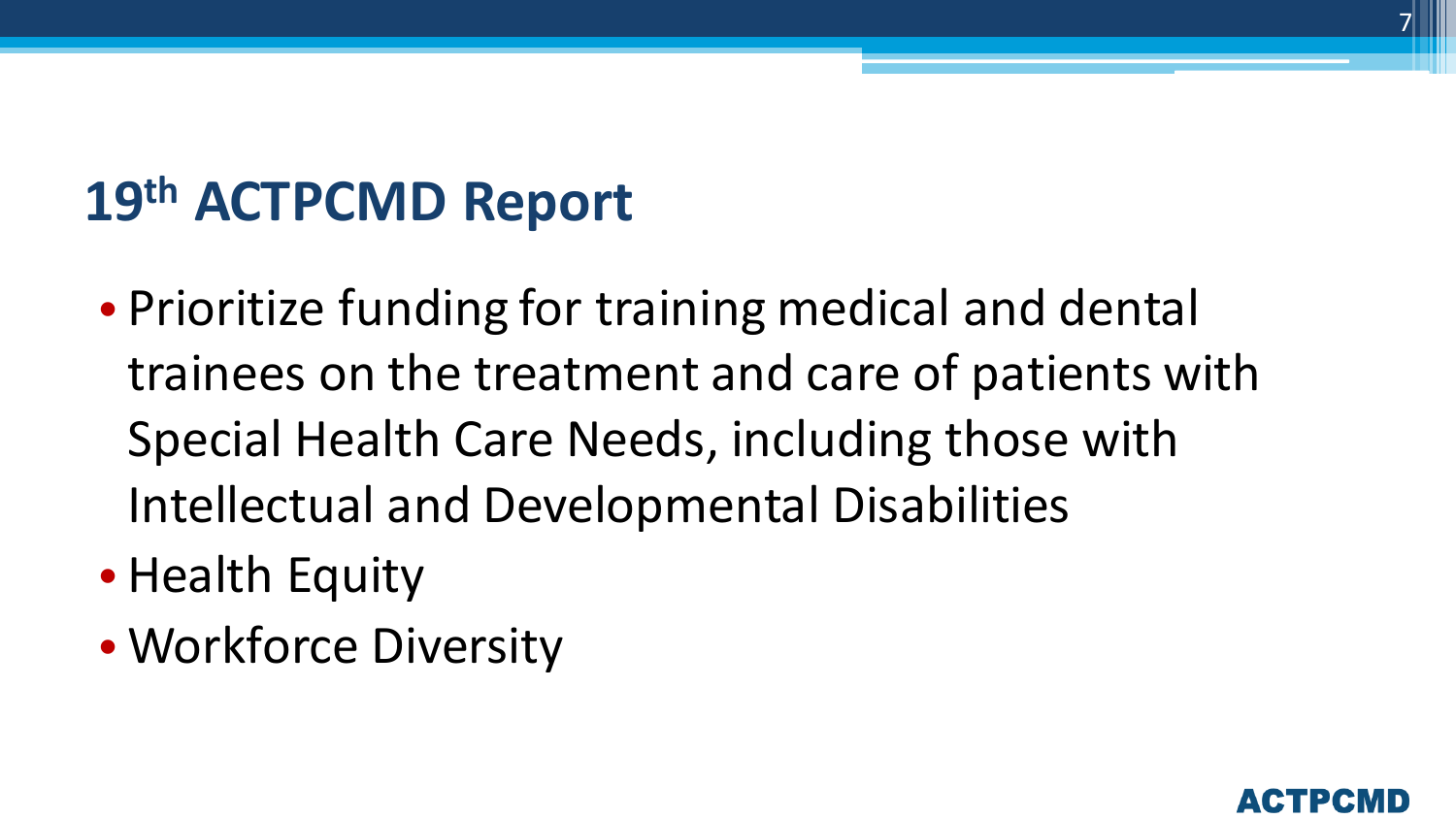- Workforce analysis of all federally funded programs to longitudinally track all trainees who practice primary care and provide care to underserved communities and vulnerable populations.
- Funding increase to 200 million to Title VII Sections 747 and 748



8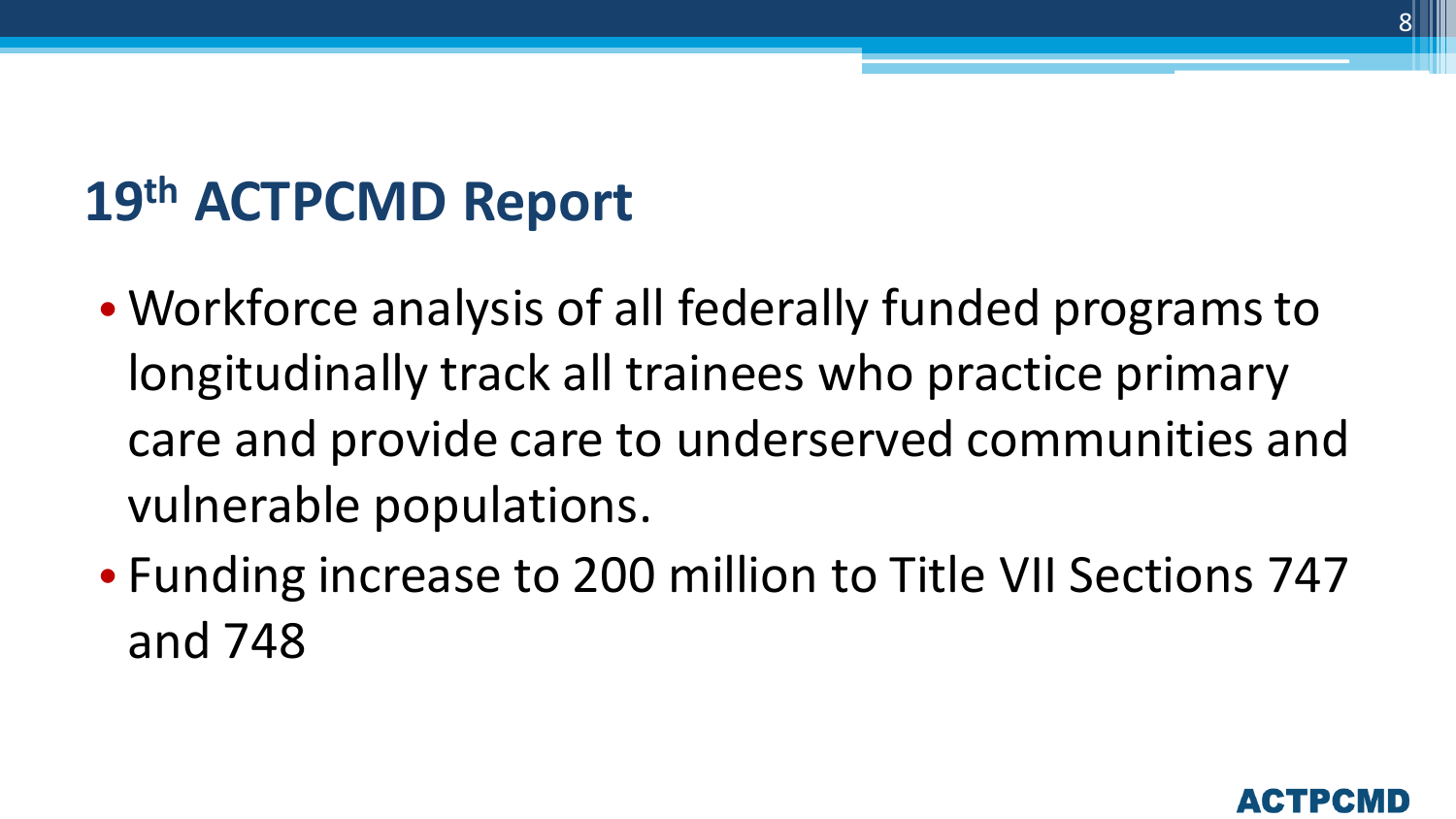- Update Public Health Services Act Section 748 (a)(1) to include dental therapy and trainees
- Increase funding to Title VII Section 748 to be utilized by dental therapy training programs
- Dental therapy to be eligible for Dental Faculty Loan Repayment Program

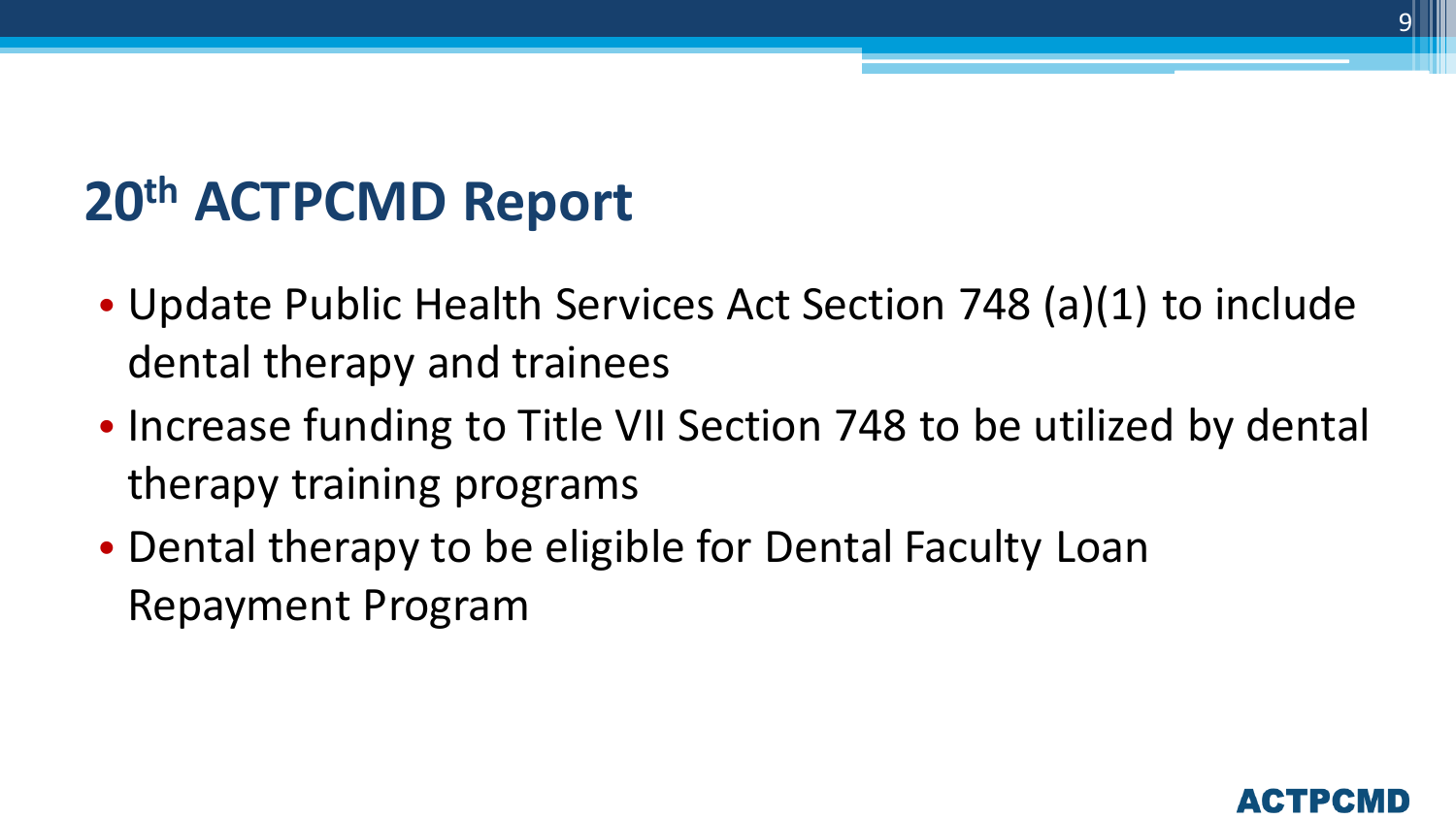- Dental therapy as an eligible profession for scholarship and loan repayment through the National Health Service Corps
- Evaluation metrics

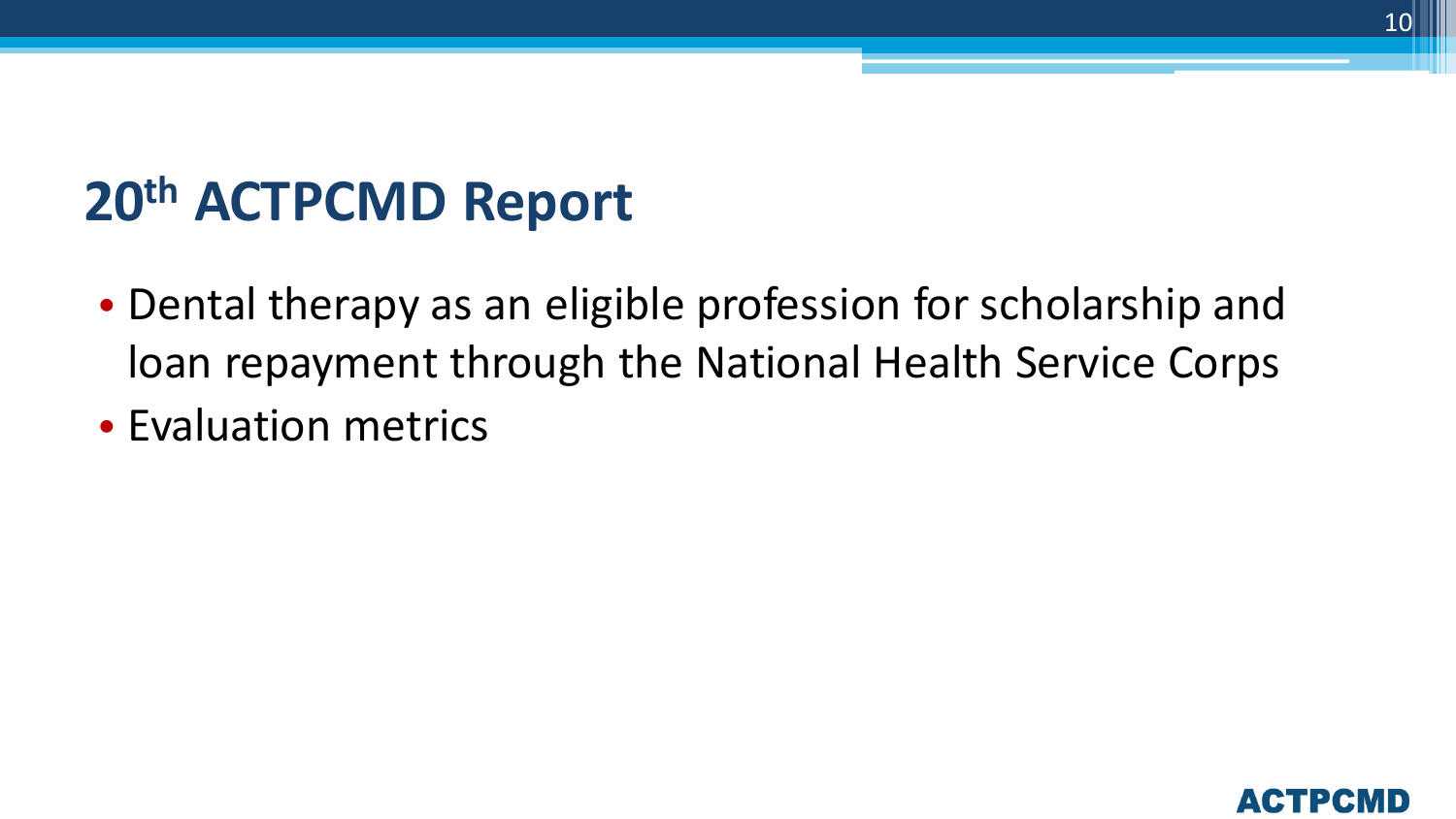#### **Indian Health Service Recommendations**

- Give preference to eligible HIS and Tribal entities for all Title VII grant programs authorized under PHS Act section 747(a)(1) [42 U.S.C. §  $293k(a)(1)$ ].
- Interpret the term "other approved primary care dental trainees" listed under the Title VII, Section 748 authorization, to include trainees of the dental therapy profession.
- Increase appropriations for Title VII, sections 747 and 748, training grant programs to target IHS and other Tribal health training facilities.
- Develop funding programs to establish, maintain, expand and evaluate medical, dental, and PA training programs at federal IHS facilities.



11

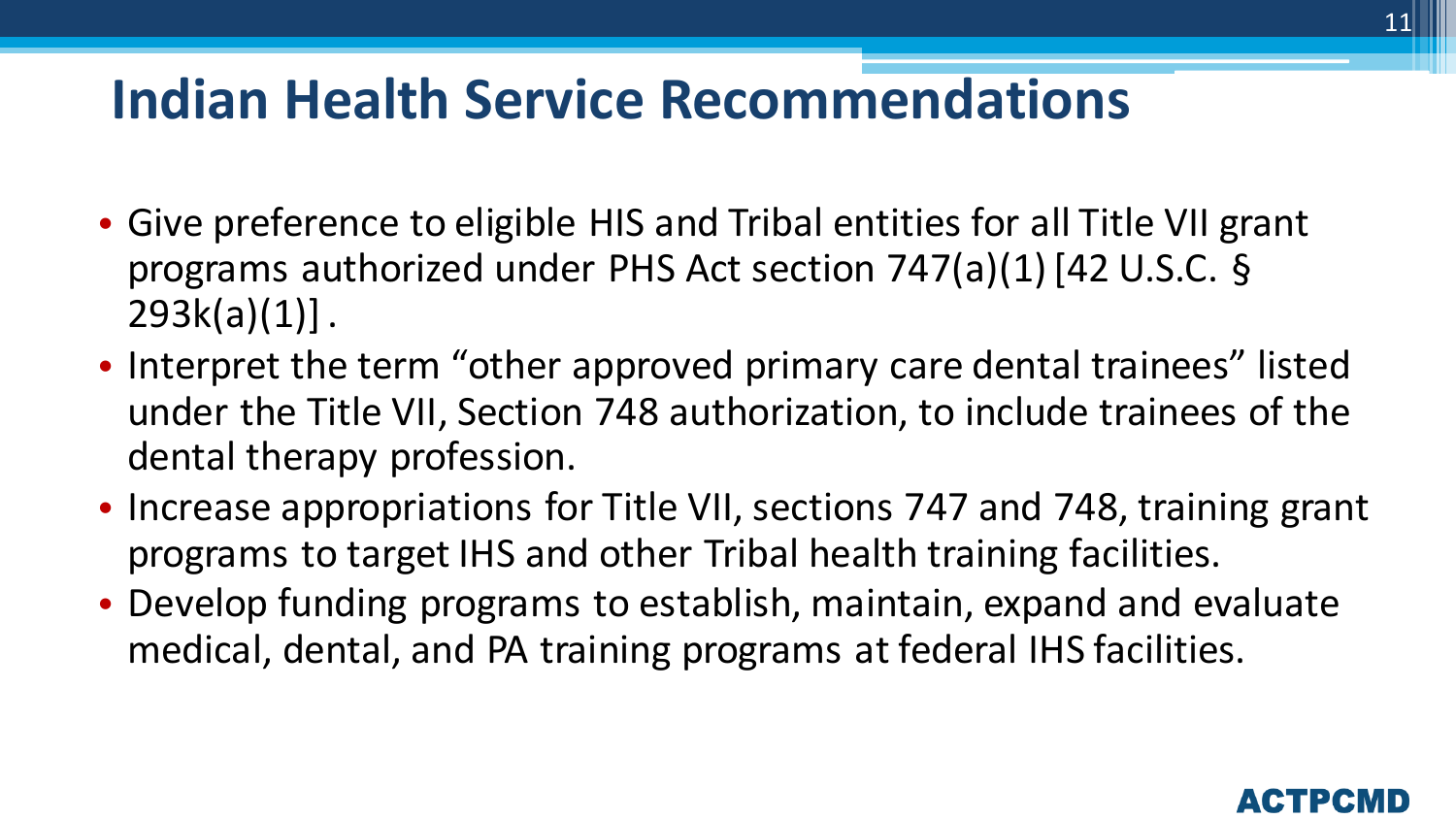#### **Indian Health Service Recommendations (cont.)**

- Develop funding programs that facilitate the training and recruitment of medical, dental, and PA providers at federal IHS facilities.
- Coordinate with other HRSA-funded programs to ensure graduates of Title VII, sections 747 and 748, training grant programs receive preference in obtaining incentives for remaining at IHS and other tribal health care facilities.
- Develop mechanisms to increase technical resources available to IHS sites to help them become successful in establishing training programs, particularly graduate medical and dental education programs.